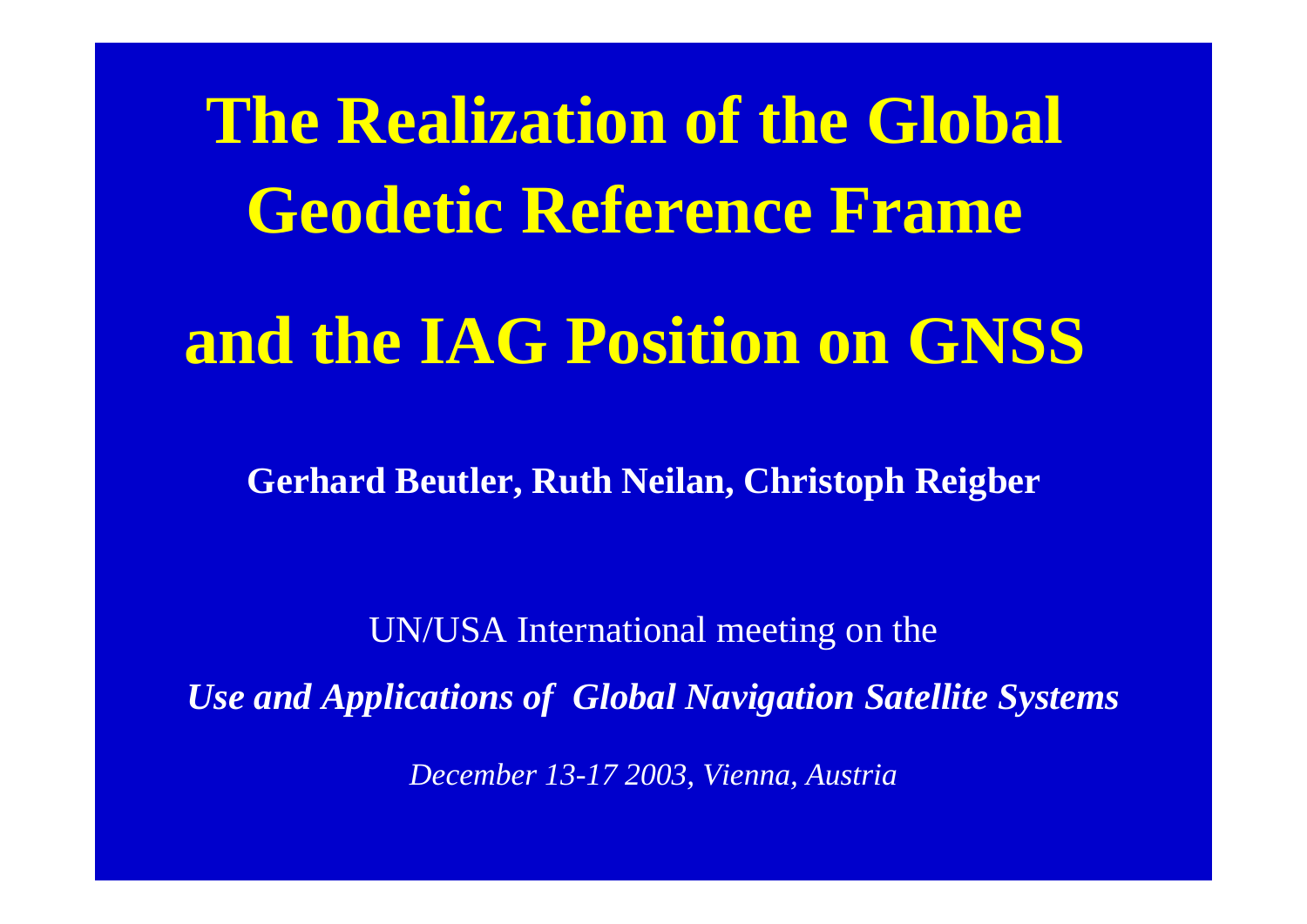### **Contents**

- The three pillars of modern geodesy
- The IAG Services
- Ten Years of IGS: From the GPS Orbit Determination Service to the GNSS Service
- GGOS: Global Geodetic Observing System
- Possible *Agreement of Cooperation* between IAG and UN-OOSA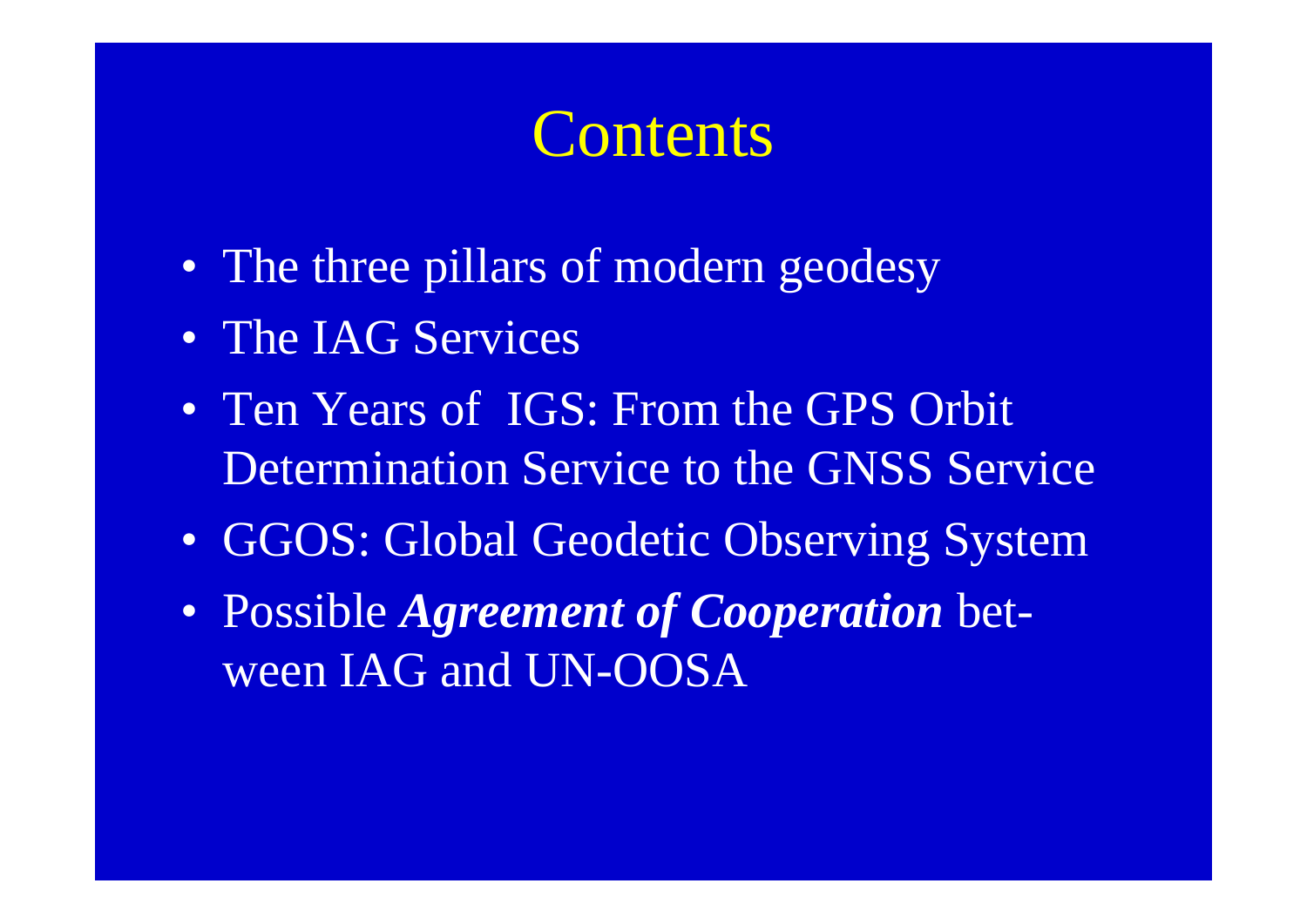### The Three Pillars of Geodesy

- Modern geodesy is based on
	- $\mathcal{L}_{\mathcal{A}}$ *geometry and kinematics,*
	- *Earth orientation and rotation*, and the
	- *gravity field and its variability.*
- The *terrestrial system reference, Earth rotation, and the gravity field* are not stationary.
- Long-term *monitoring* with state-of-the-art techniques therefore is a central issue.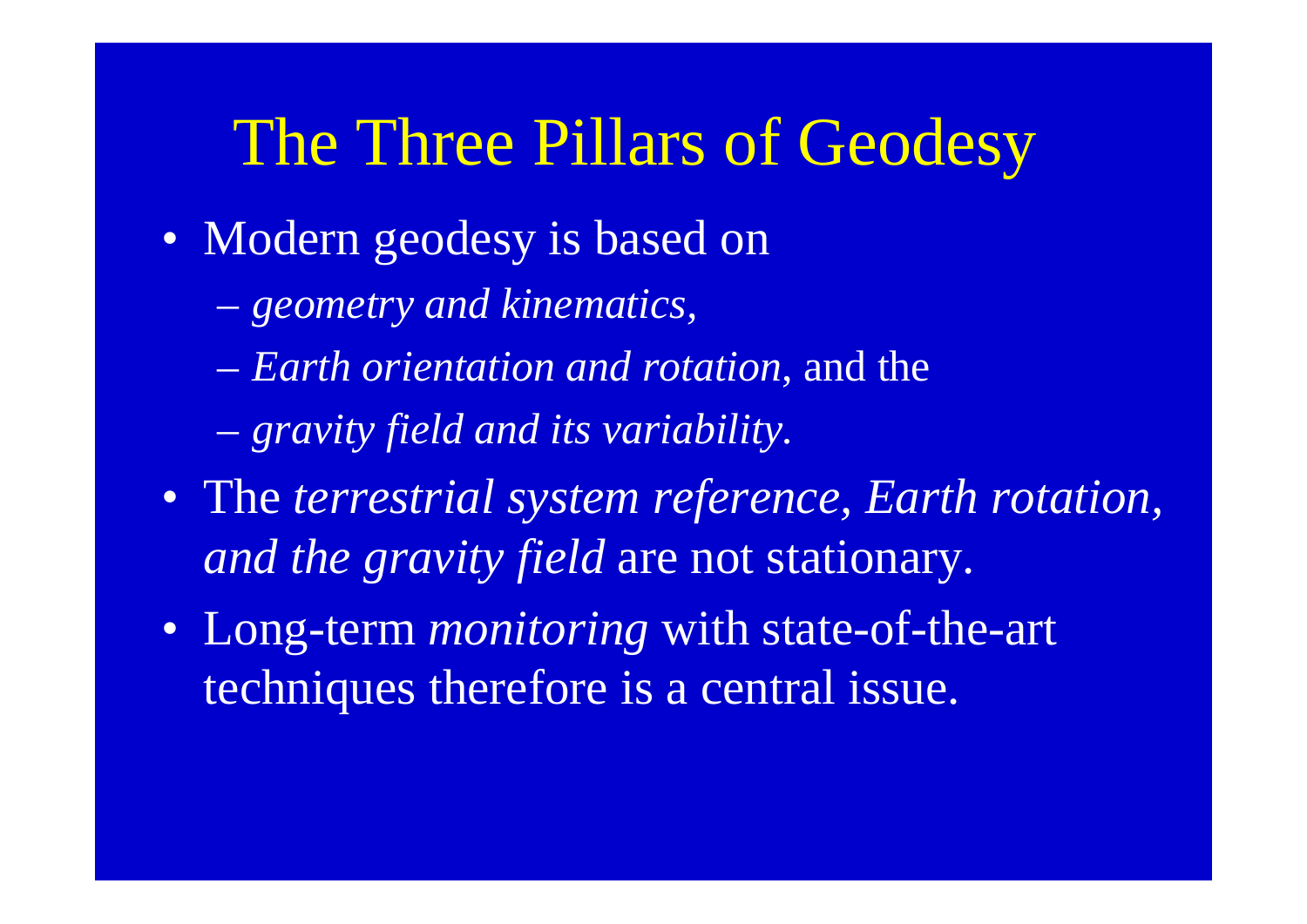## The Modern IAG



- •Geodesy went through a (r)evolution in the 2nd half of the 20<sup>th</sup> century:
	- space age & space geodesy
	- age of computers
	- new understanding of IAG services (IGS, IERS)
- Whenever "permanent" tasks become apparent, the IAG sets up a service.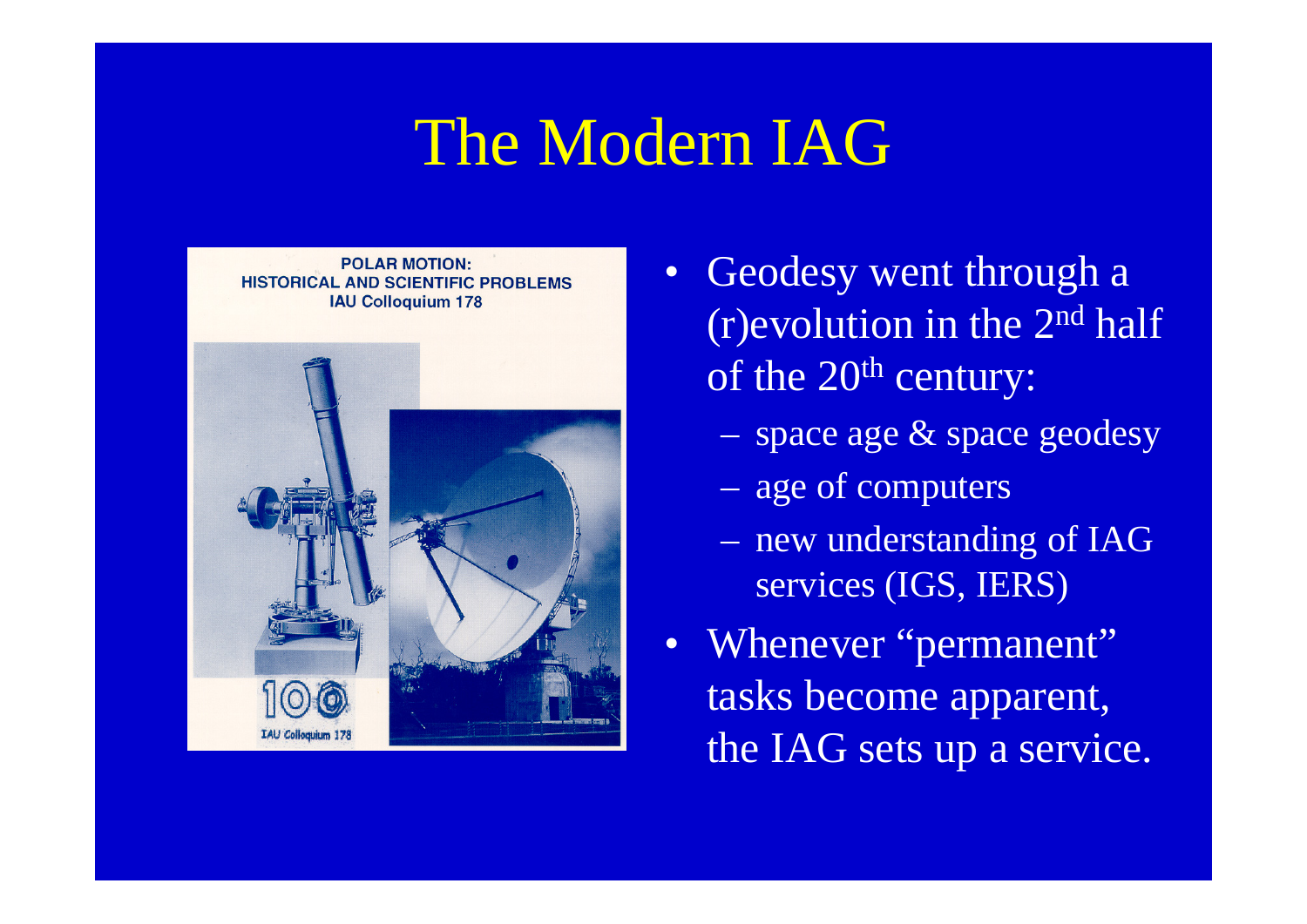## ILS, IPMS, IERS: A Case Study

- The ILS (Intl. Latitude Service) was founded in 1899 as a service of IAG to monitor polar motion using the astrometric observation technique.
- The IPMS (Intl. Polar Motion Service) used the same technique -- but more stations, better instrumentation, etc.
- The IERS (Intl. Earth Rotation and Reference Systems Service) is based on state-of-the-art Space Geodetic Techniques.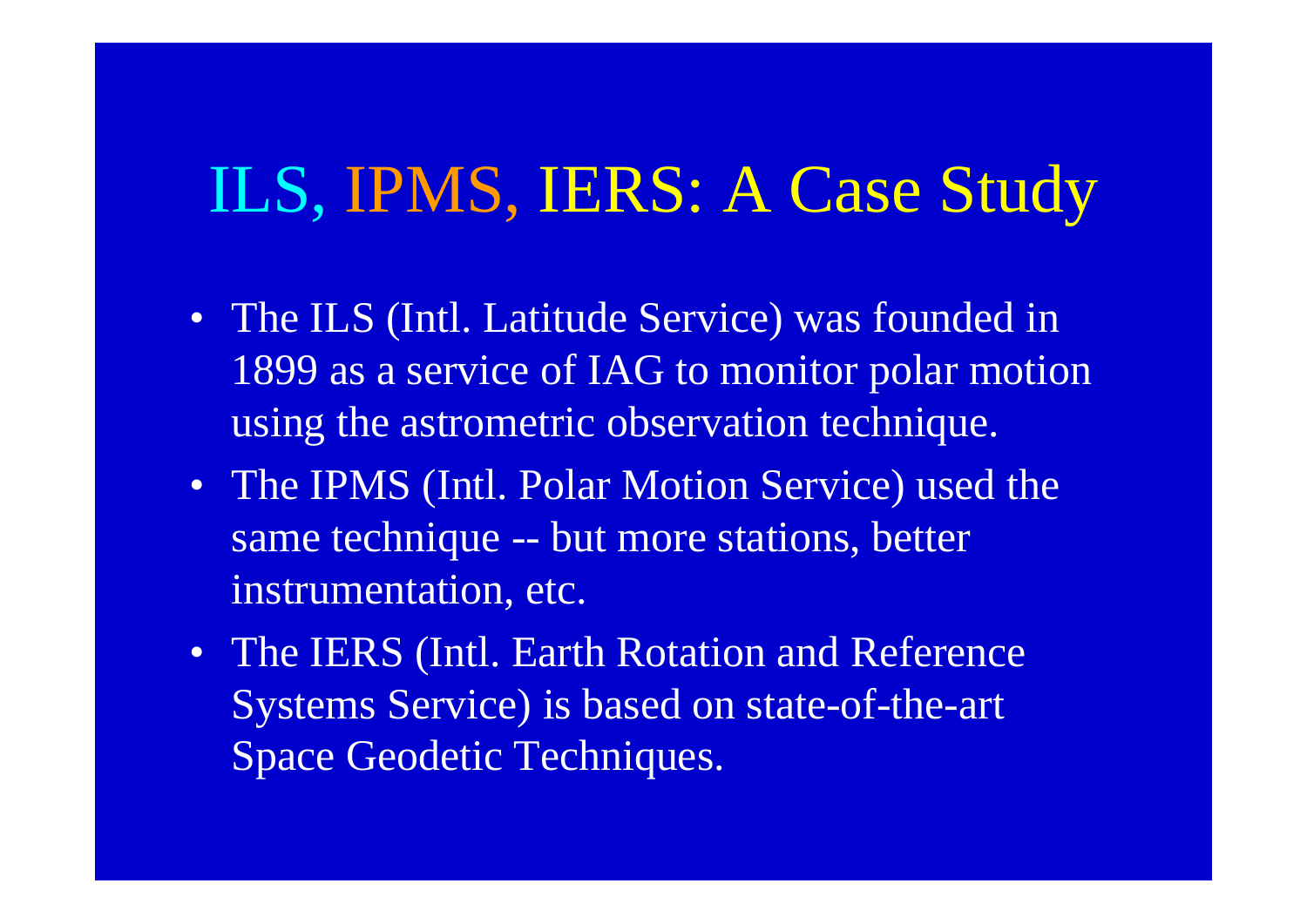# ILS, IPMS, IERS: A Case Study



1900-1920 1980-2004 1960-1980

- $\bullet$  The ILS (left) was capable of monitoring PM with about 100mas.
- $\bullet$  The IPMS (center) did the same (with the same methods) with an accuracy of few 10mas.
- $\bullet$  The IERS does the same with  $< 0.1$  mas accuracy.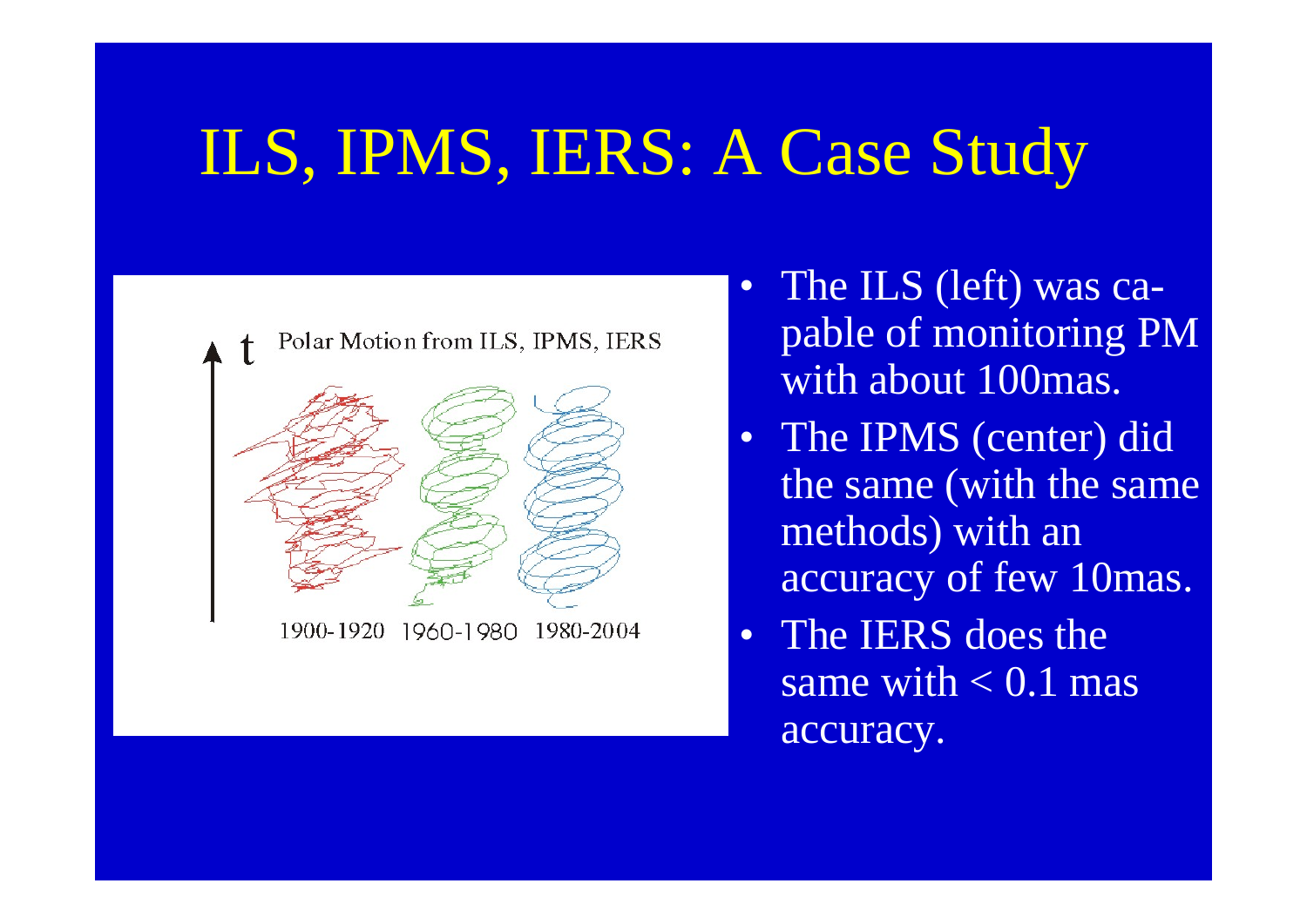#### The IGS: Origins and Development

- By the late 80's, the potential of GPS for geodesy and geodynamics was realised by many organisations
	- Announcement of Opportunity 1991
	- Start of 3 month Test Campaign 21 June 1992
	- IGS became an official service of the International Association of Geodesy in January 1994
- Key to approach: sharing investments and operational costs by pooling the limited resources of many (ca. 200) organisations to establish an independent ground segment generating high accuracy products (best efforts basis, reliability through redundancy: importance of standards!)
- 1992-present: faster and more robust products, ever increasing exploitation of the signals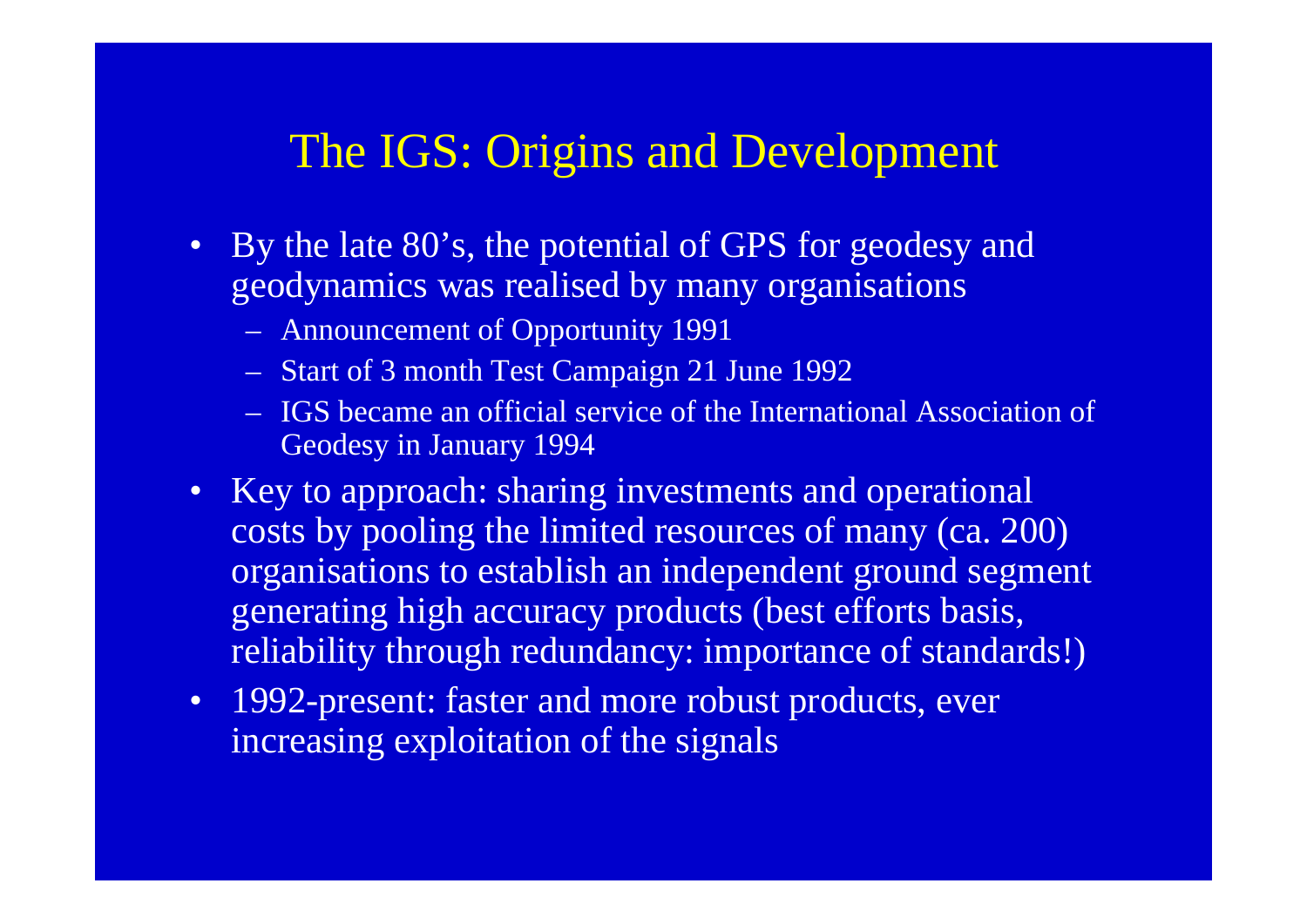#### IGS Objectives: Science and Applications

- Provides access to and continually improves the *International Terrestrial Reference Frame (ITRF)*
	- $\mathcal{L}_{\mathcal{A}}$ Station positions, velocities
- Provides *precise time transfer*
- $\bullet$ determines ERPs (polar motion, length of day)
- •Monitors solid Earth deformations and sea level variations
- •Enables LEO satellite orbit determination on cm-level
- •Provides Ionosphere mapping (global, 2h resolution)
- • Enables atmospheric applications (ground and space based) for climate research and weather forecasting
- $\bullet$ Develops a sub-netork for real-time applications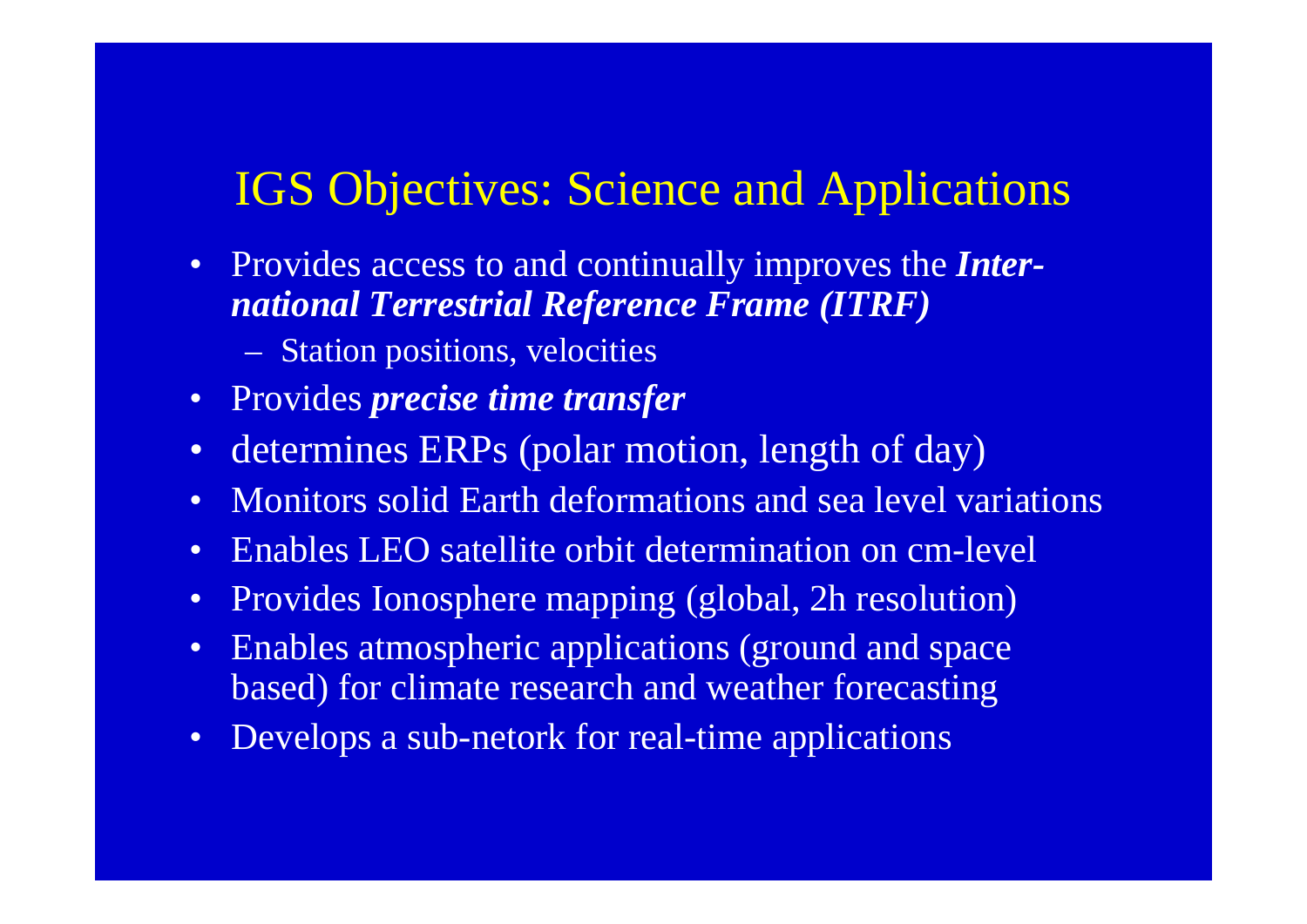#### IGS Global Network



- •Currently over 350 sites
- •New site standards document: http://igscb.jpl.gov/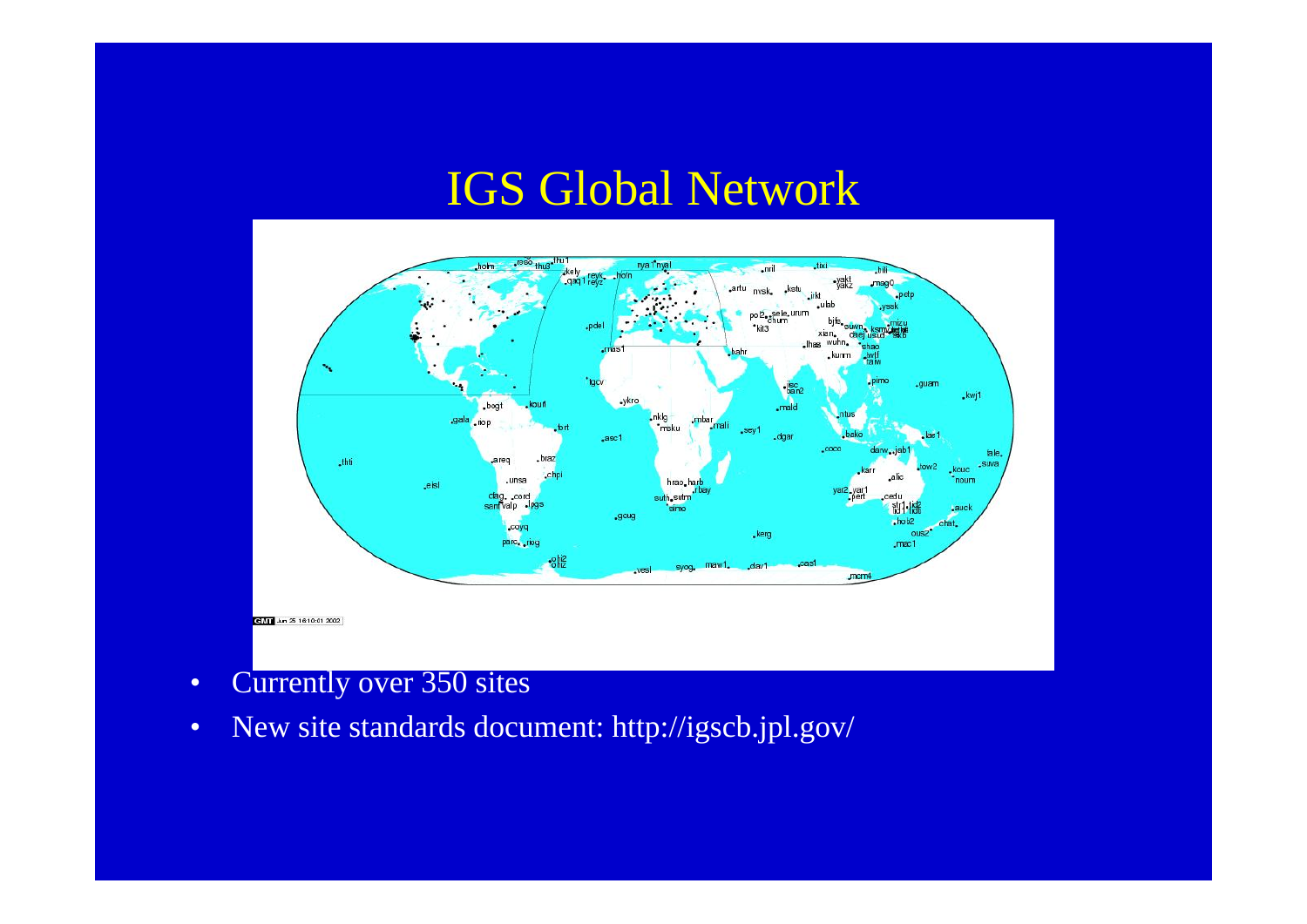#### IGS Products

- $\bullet$  IGS core products:
	- Precise orbits (<< 5 cm), predictions (10-20 cm)
	- Clock corrections (satellite, ground: sub ns)
	- Ground positioning (sub cm)
	- Consolidated and substantial input to International Terrestrial Reference Frame ITRF
	- Earth rotation parameters with high time resolution.
	- Ionosphere maps, approaching near real time
	- Tropospheric corrections (integrated water vapour)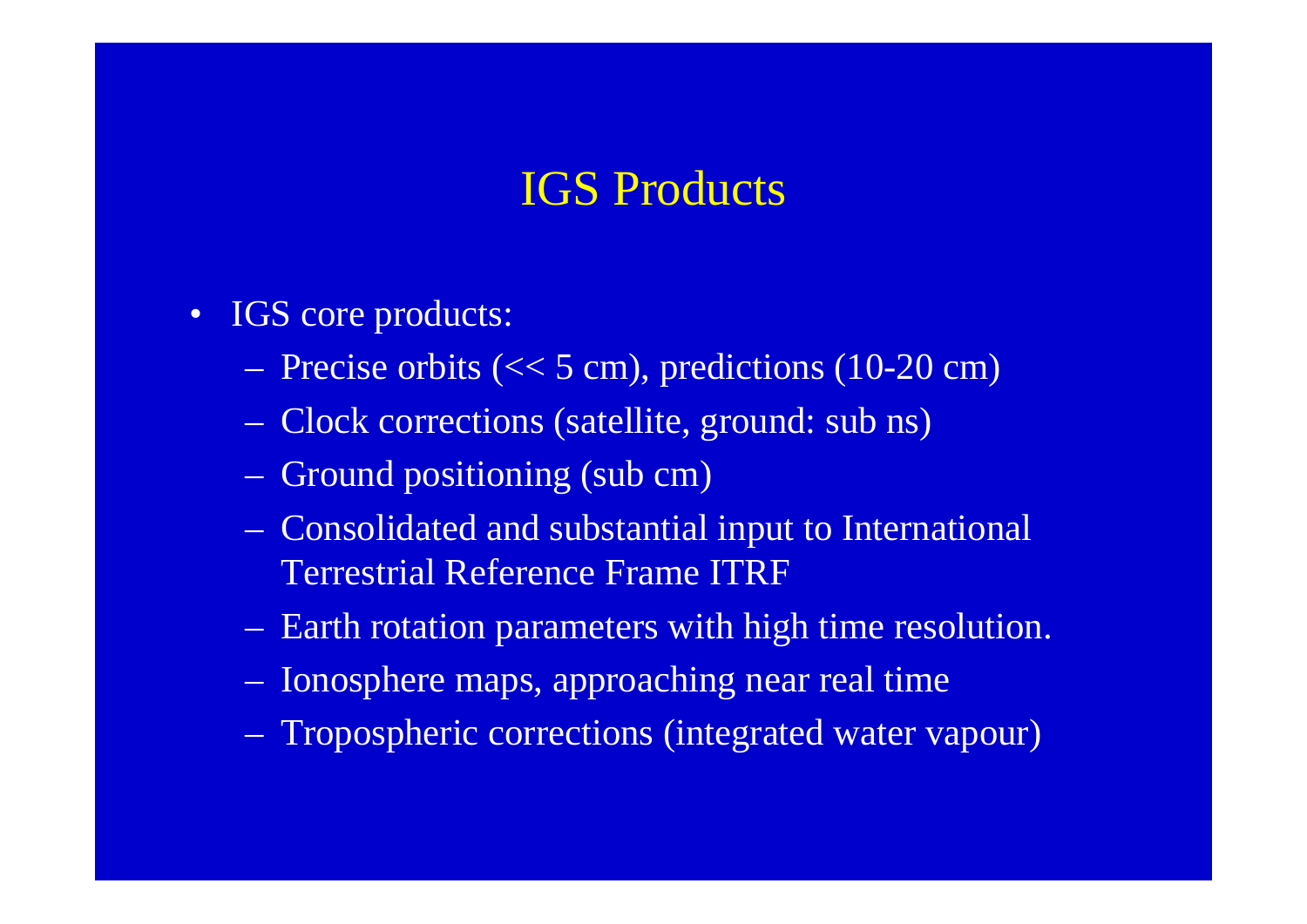

• IGS orbits are for most applications "free of errors"!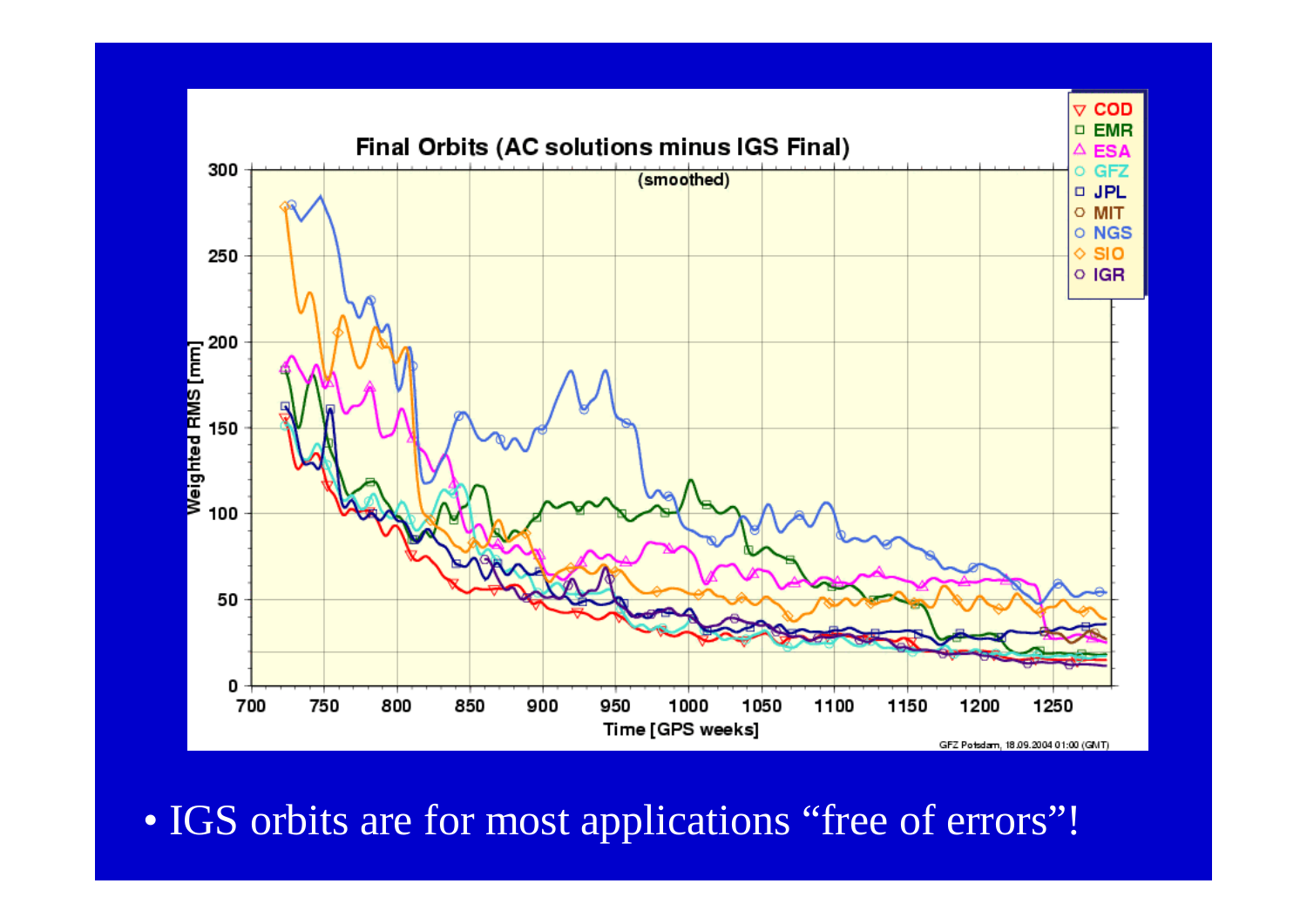#### IGS Timescales



- UTC (Universal Time Coordinated) is atomic time (TAI)  $\sim$  apart from leap seconds -- apart from leap seconds.
- Defined and disseminated by time section of *BIPM*.
- GPS time is the system providers realization of UTC.
- IGS time is the IGS realization of UTC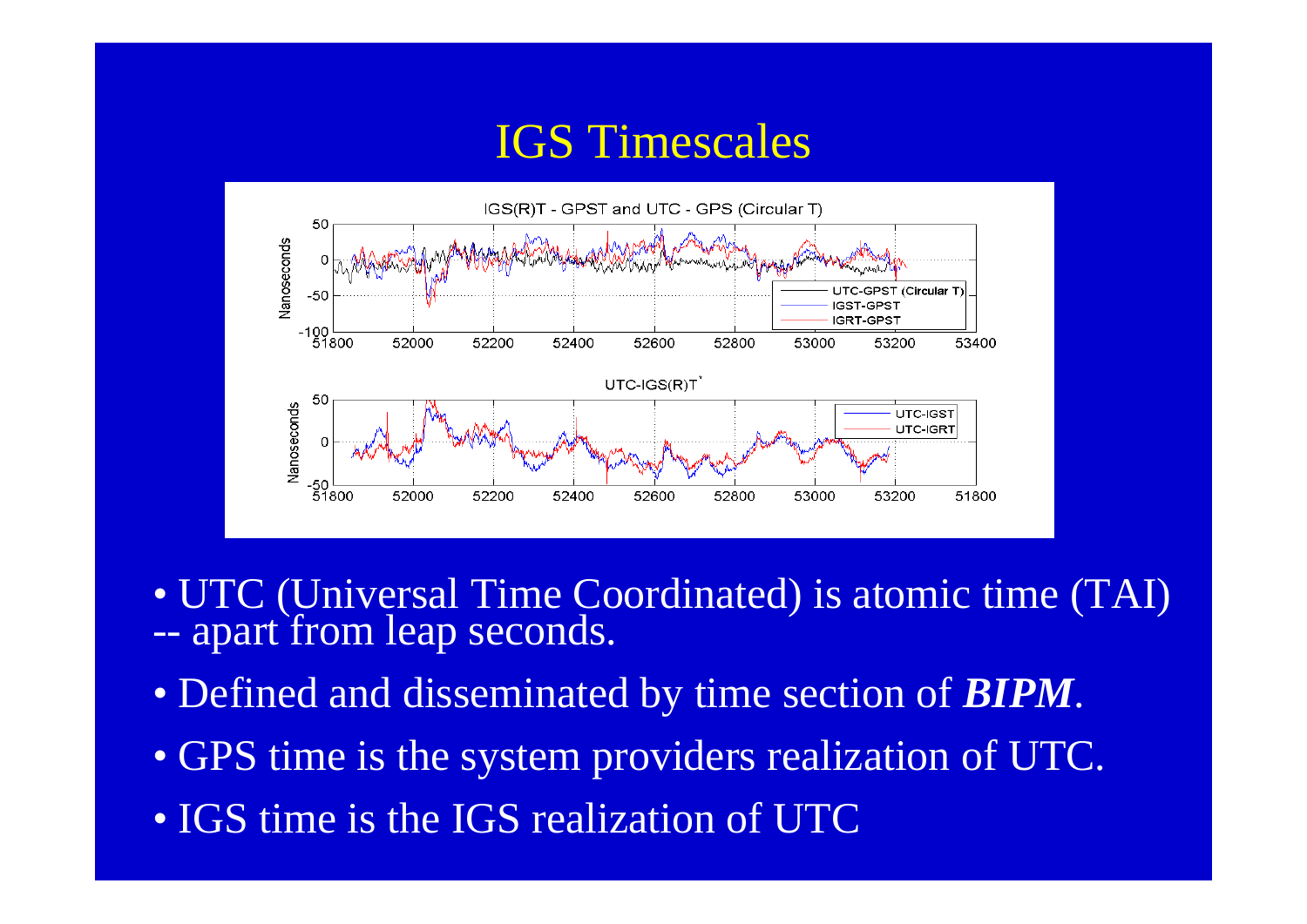#### IGEX, IGLOS

- • International GLONASS Experiment (IGEX) 1998, evolving into the International GLONASS Service (IGLOS) under IGS in 2000
- $\bullet$  True combination of data from two global navigation satellite systms, namely GPS, GLONASS.
	- Prototype to combining GPS, GLONASS and GALILEO in future
	- Unifies reference frames for GPS and GLONASS
	- Calibration with Satellite Laser Ranging (the S/C have retro-reflectors)
	- Has stimulated the development of multi-system receivers/antennas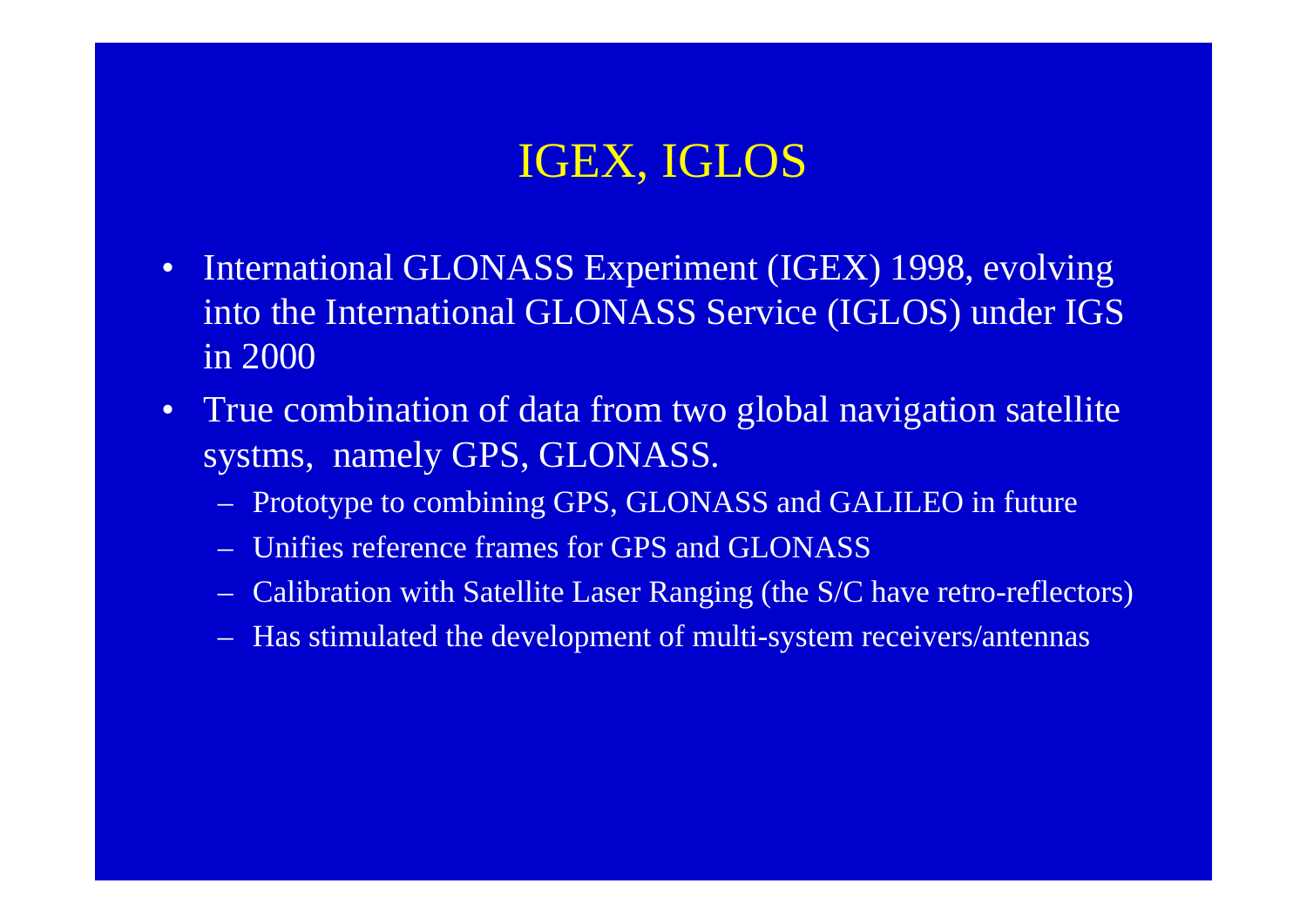### IGS 10th Anniversary Symposium & Workshop, Bern 1-5 March 2004

- •Workshops: an essential element of the IGS methodology
- •WS sessions organised by the WGs, central Symposium day highlighting GNSS developments and achievements
- $\bullet$ Proceedings in preparation; see IGS website

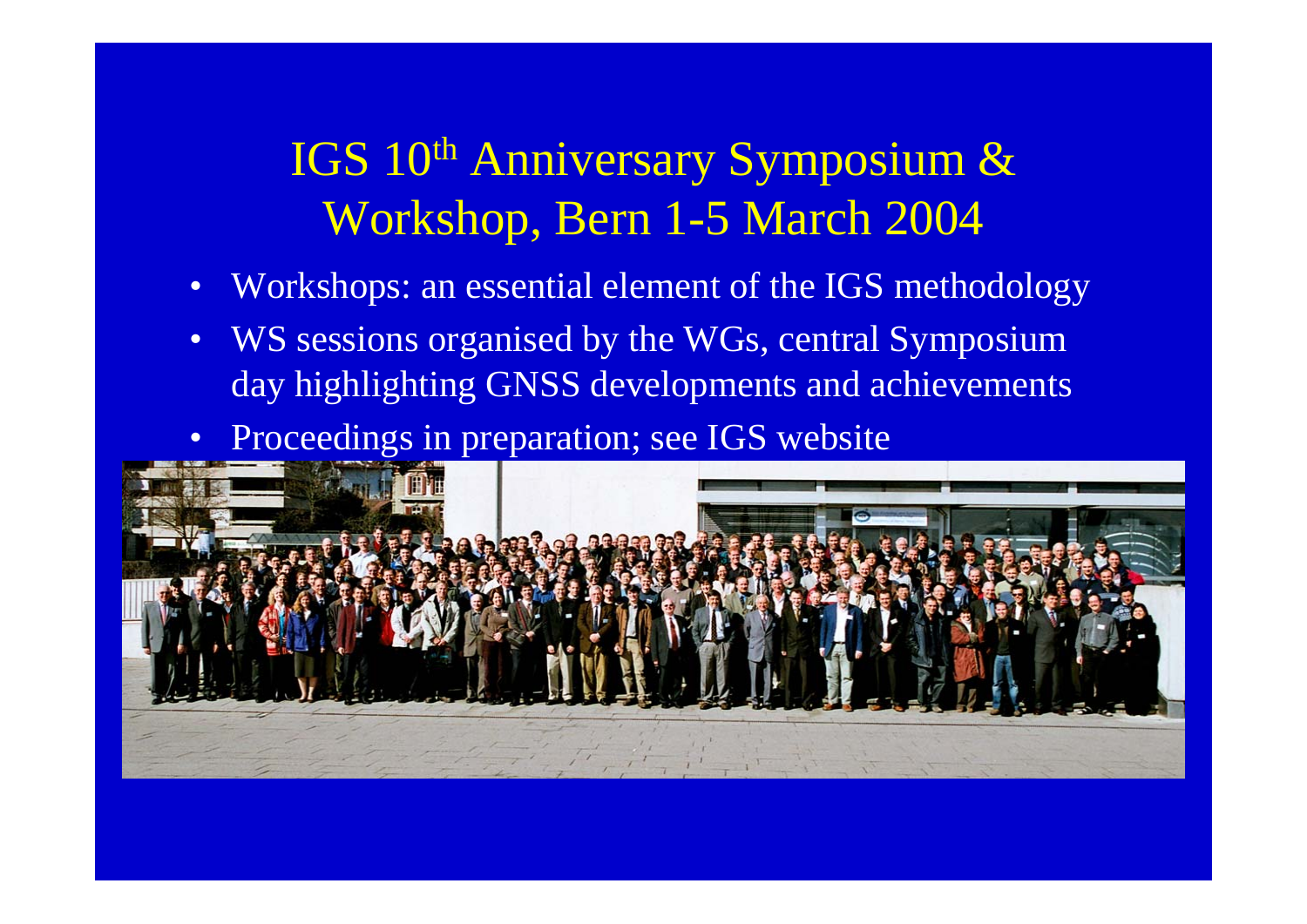#### **The Global Geodetic Observing System (GGOS)**

The *Global Geodetic Observing System (GGOS)* was installed during the XXIII General Assembly of the Inter-national Union of Geodesy and Geophysics (IUGG) in Sapporo, Japan, July 2003, as the first and presently only Project of the International Association of Geodesy (IAG).

*IAG Projects* are, according to the bylaws of IAG, *of broad scope and of highest interest* for the entire field of geodesy. They serve as the flagships of the Association for a long period (decade or longer).

The initial phase of GGOS was set up directly after the Sapporo 2003 meeting. The first meeting of the GGOS Project Board took place before the IAG EC Meeting at the EGU General Assembly, Nice, April 24, 2004.

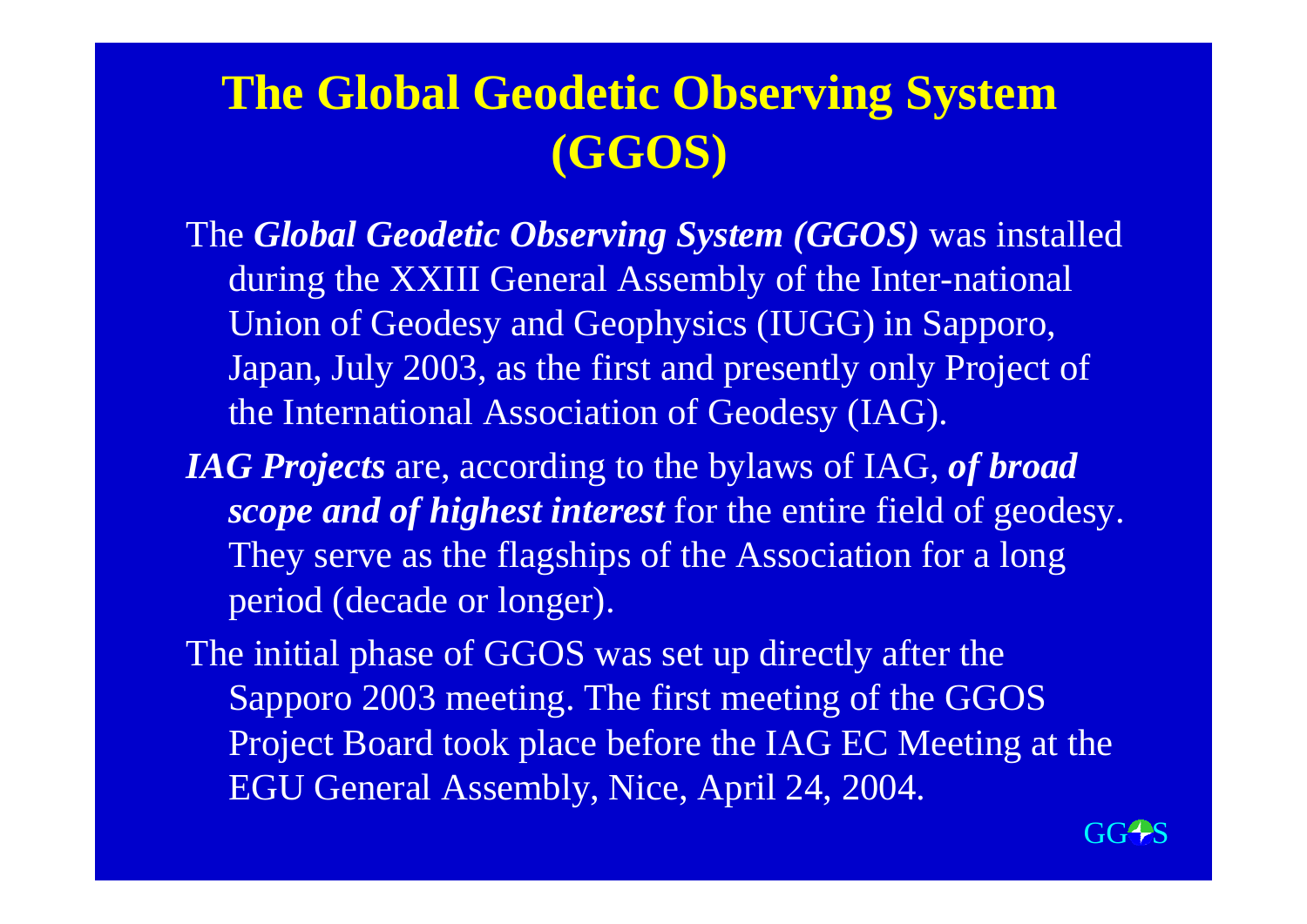### **The Vision of GGOS**

- • GGOS integrates different geodetic techniques, different models, different approaches in order to achieve better long-term consistency, reliability and understanding of geodetic, geodynamic and global change processes.
	- GGOS provides the scientific and infrastructure basis for all global change research in Earth sciences.

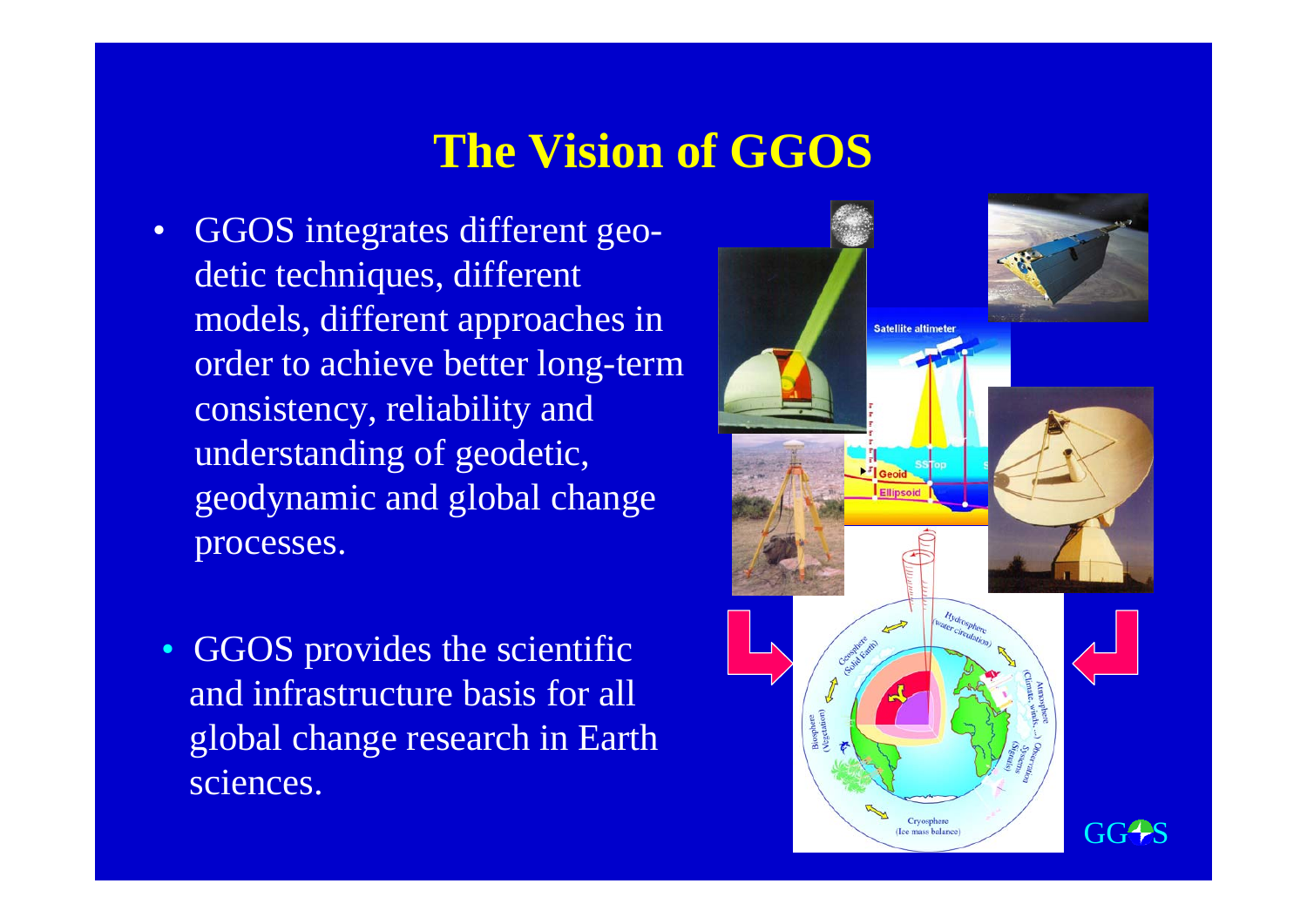#### **The Mission of GGOS**

- Identification of geodetic products and to establish the requirements concerning its accuracy, time resolution, and consistency
	- What is needed in geodesy, science and society ?
	- Accuracy: 10<sup>-9</sup> or better for all kinds of GGOS products;
	- Time resolution: hours to decades (depending on products);
	- Use of compatible standards, models, parameters.
- To stimulate close cooperation between IAG services; to identify service gaps and develop strategies to close them;
	- Unified global height reference system (global vertical datum),
	- Vertical deformation models (tectonic, isostatic, loading, ... ),
	- Global sea level monitoring (satellite altimetry service),
	- Free availability of terrestrial gravity data.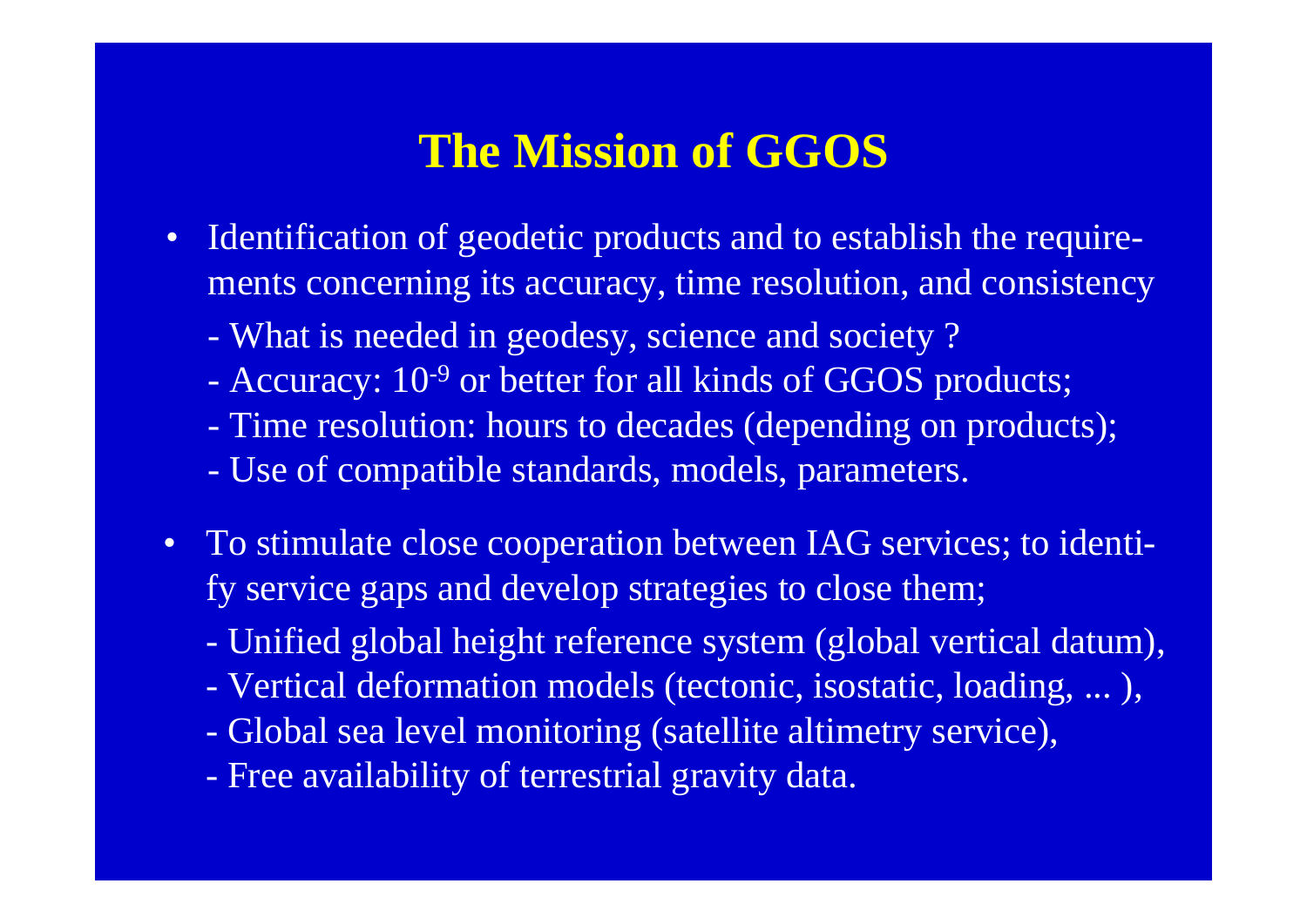#### **The Objectives of GGOS (1)**

- **GGOS** aims at maintaining the stability of time series of geometric and gravimetric *reference frames*;
- **GGOS** ensures the consistency between the different geodetic *standards* used in the geo-scientific community;
- **GGOS** aims at improving the geodetic *models* at the level required by the observations;
- **GGOS** focuses on all aspects to ensure the consistency of geometric and gravimetric *products*;
- $\bullet$  **GGOS** shall be established as an official partner in the United Nations' *Integrated Global Observing Strategy, IGOS*,
- $\bullet$  **GGOS** represents IAG in the inter-governmental ad hoc Group on Earth Observations (GEO).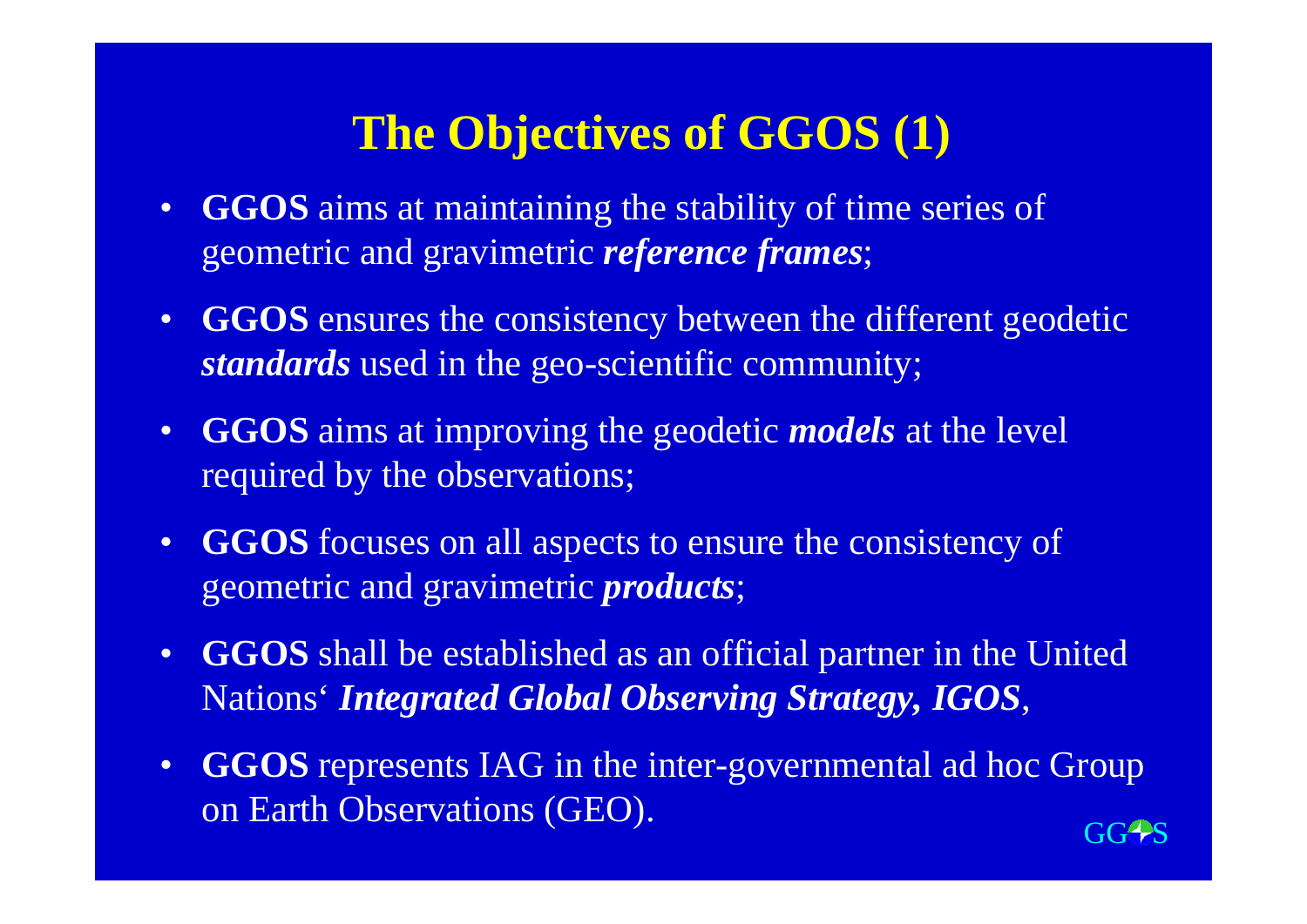#### **The Objectives of GGOS (2)**

IAG's GGOS may play an important role within United Nations' Integrated Global Observing Strategy (IGOS) because

- It brings together the three Global Observing Systems (G3OS)
	- **-**Global Climate Observing System (GCOS),
	- **-**Global Ocean Observing System (GOOS),
	- **-**Global Terrestrial Observing System (GTOS)
- It is active in various United Nations' organizations and in the International Council for Science (ICSU) bodies, e.g.,
	- -UN Cartographic Office
	- **-**Scientific Committee on Antarctic Research (SCAR)
	- **-**Committee on Data for Science and Technology (CODATA)
	- **-**Scientific Committee on the Lithosphere (SCL)
	- **-**Committee on Space Research (COSPAR)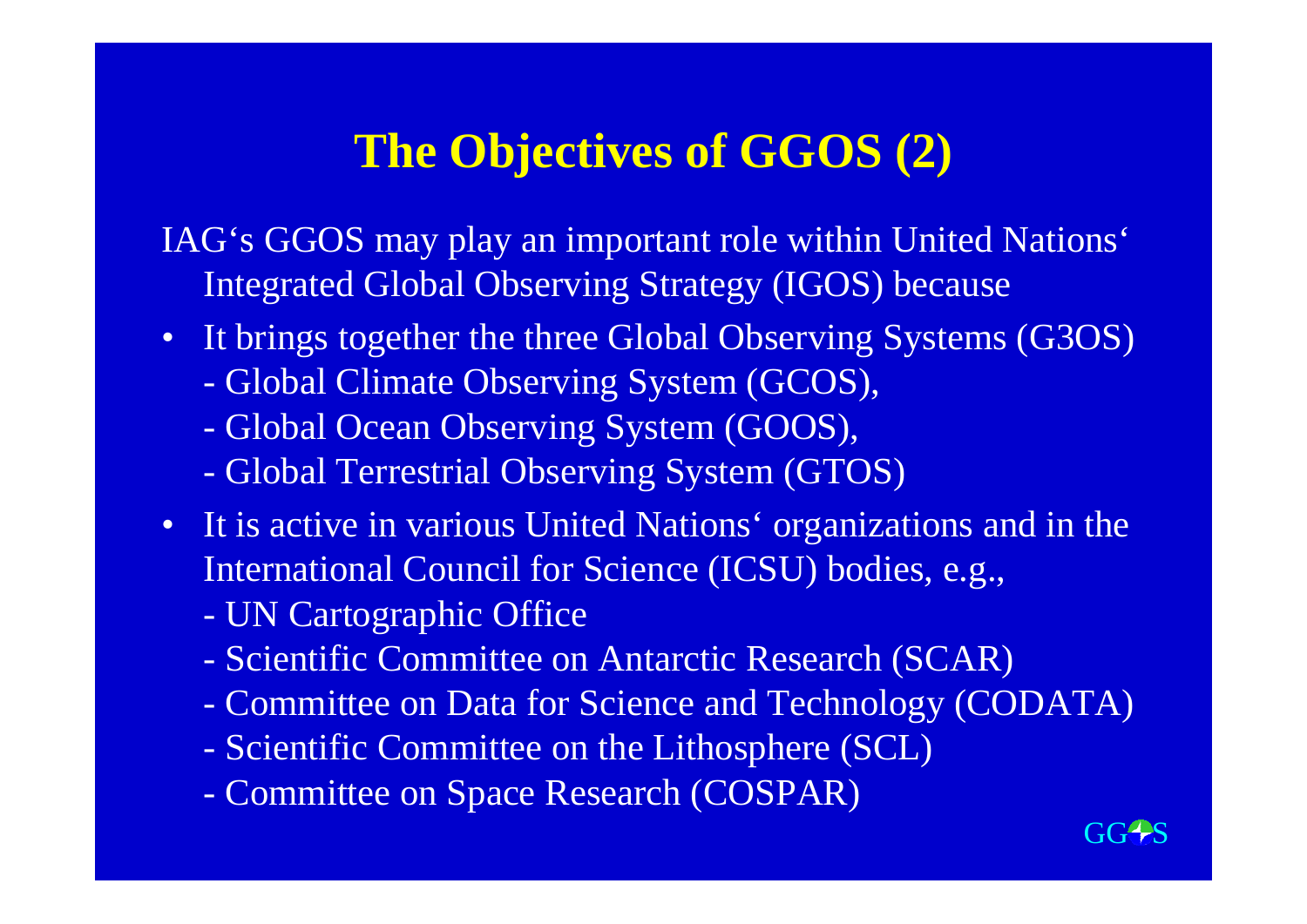### Summary of IAG Activities and its Position on GNSS

- The IAG provides through its services the following basic information to science and society:
	- Celestial reference frame (IVS and IERS)
	- Terrestrial reference frame (IGS, IVS, ILRS, and IERS)
	- Earth rotation parameters (IERS, IGS, IVS, ILRS)
	- Relevant standards of space geodesy (IERS)
- The IAG provides through the IGS
	- orbits of all GNSS satellites (GPS, GLONASS, ...)
	- unifies the reference frames (geometry, time) of all GNSS (WGS-xy, PZ-90, ...)
	- day-to-day realizations of the ITRF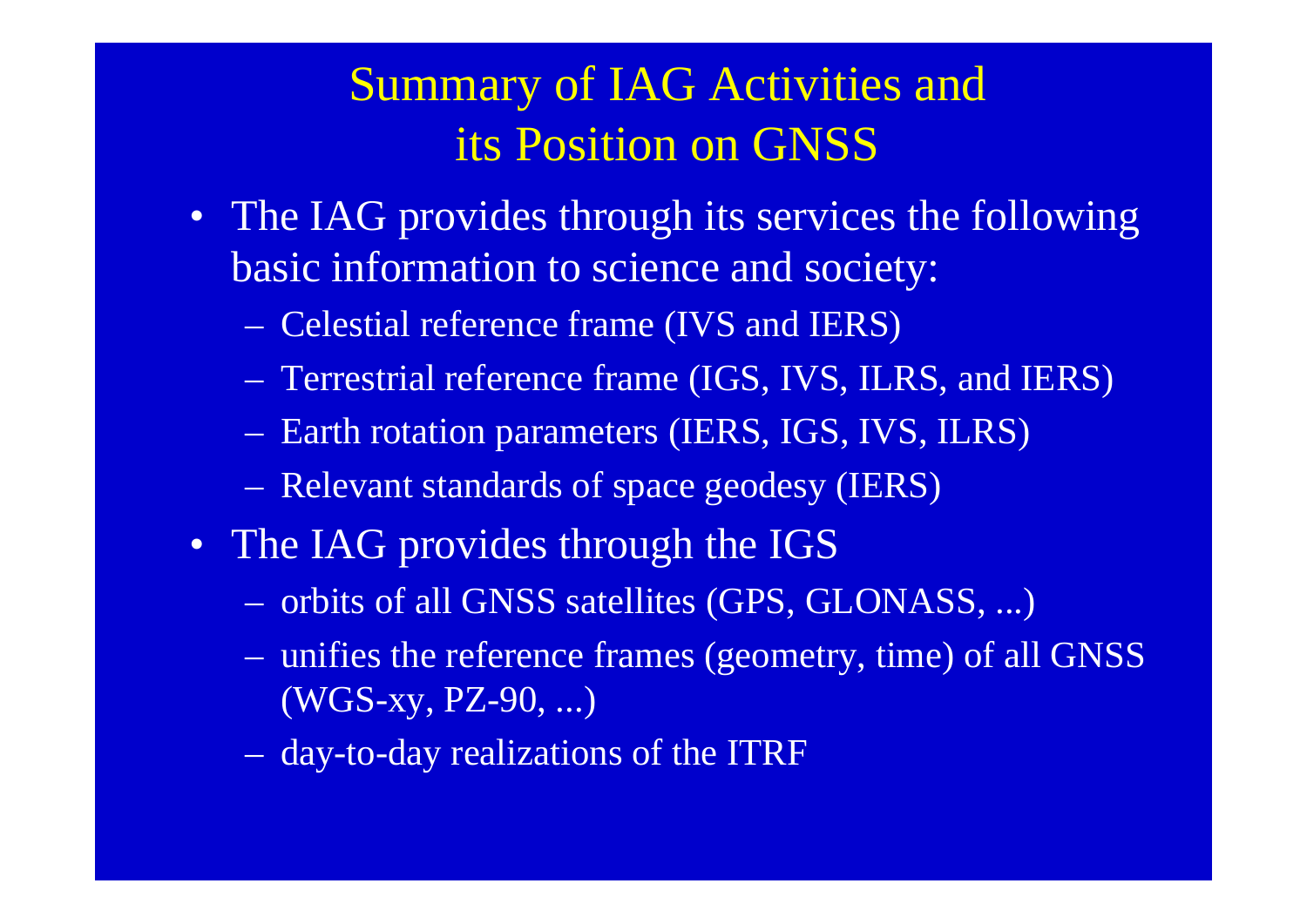# Agreement of Cooperation between IAG and UN-OOSA

- IAG and its relevant services should be acknowledged as provider of the reference frames (geometric, gravitational, time).
- IAG should be recognized as organization to unify *geometry* and *gravity.*
- IGS should be recognized as provider of day-today realization of reference systems, GNSSspecific information (e.g., trafo ITRF<—> WGS, PZ90, code biases, etc.